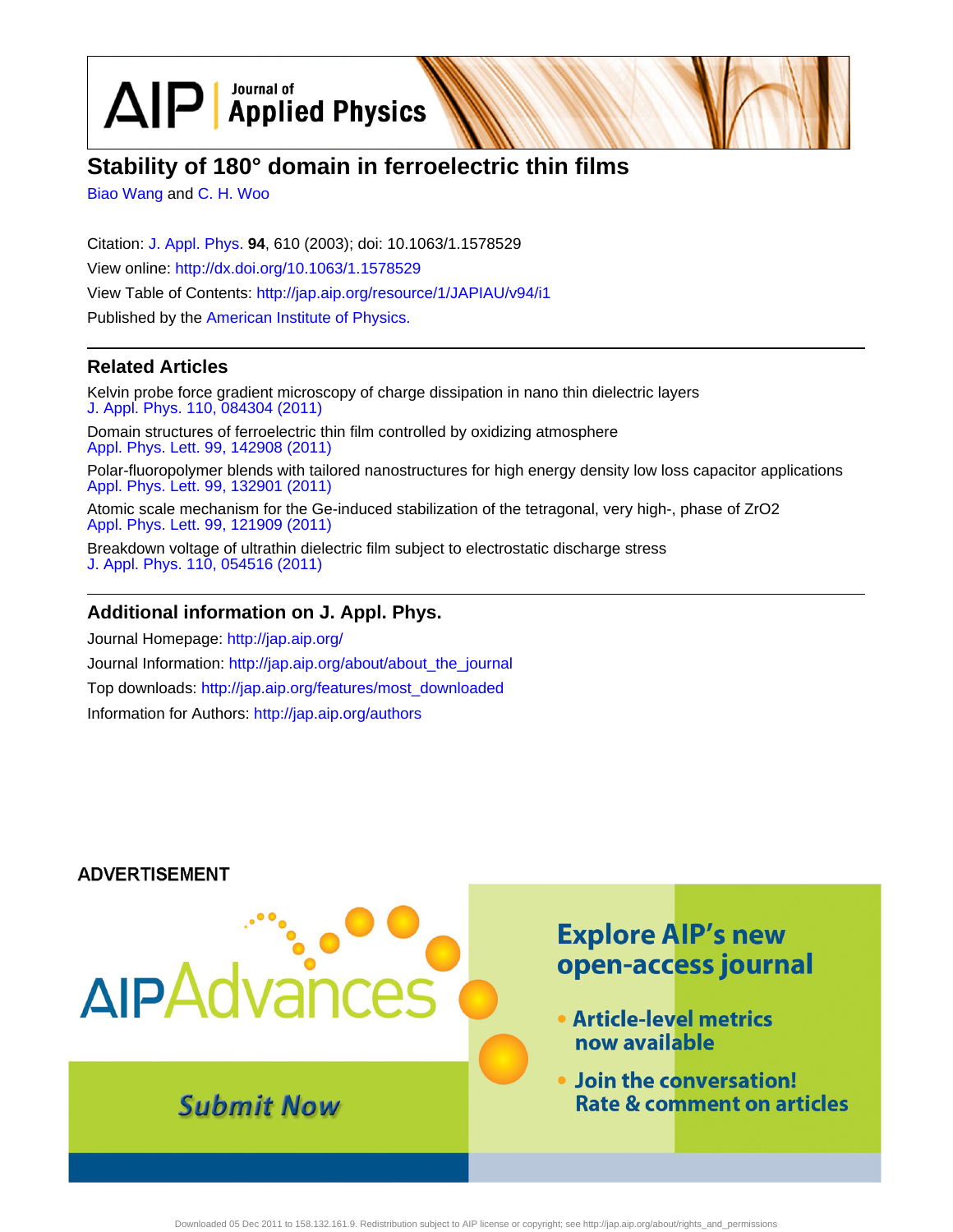# **Stability of 180° domain in ferroelectric thin films**

Biao Wang<sup>a)</sup> and C. H. Woo<sup>b)</sup>

*Department of Mechanical Engineering, The Hong Kong Polytechnic University, Hung Hom, Hong Kong*

(Received 21 January 2003; accepted 9 April 2003)

Ferroelectric random access memory (FRAM) has attracted much attention in the last two decades due to its ideal properties such as nonvolatility, high speed, and low power consumption. There is a strong incentive to develop high-density FRAMs, in which the switched domains, developed under low voltage or short pulses, are necessarily very small, and are therefore usually unstable and suffer from significant backswitching upon removal of the external voltage. In this investigation, a general form of energy expression for a ferroelectric material containing 180° domains is derived, from which evolution equations of the domain are established. By choosing the change in internal energy as the Liapunov function, a general formulation is developed to determine the stability conditions of the switched domain. This is applied to the case of an ellipsoidal 180° domain and yields a criterion for the stability of switched domains. We note that our approach is generally applicable to many other fields, including phase transformation, nucleation, expansion of dislocation loops in thin films, etc. © 2003 American Institute of Physics. [DOI: 10.1063/1.1578529]

#### **I. INTRODUCTION**

Ferroelectric materials fall into a special group of polar dielectrics in which the spontaneous polarization can be switched with an external electric field. Different ferroelectric domains have different piezoelectric, pyroelectric, electro-optic, and nonlinear optic constants, and many applications of the ferroelectric materials are derived from this characteristic. Over the last decade, interest in ferroelectrics has dramatically increased due to their wide application in various electronic and optoelectronic devices, and as a result of recent achievements in the processing of ferroelectric thin films.

The unique ability of a ferroelectric film to maintain its polarization even in the absence of an external voltage makes it very useful as a nonvolatile memory device. Random access memory (FRAM) devices made from ferroelectrics have attracted much attention recently, due to their ideal properties such as nonvolatility, high speed, and low power consumption.1,2

The development of high-density FRAMs requires the fabrication of switched domains of very small size under low voltage or short pulses. Recently, atomic-force microscopes  $(AFMs)$  have been successfully used to imprint (or "write") small ferroelectric domains onto the surface of ferroelectric materials.3 Devices prepared in this way have been proposed for possible use as high-density nonvolatile memory because of the very small feature size achievable using this technique. Polarization in AFM writing is accomplished with the high electric field of the AFM tip. There is no need to use a top electrode, like in the usual poling process. However, without electrodes, there is no bound charge to tie the polarization charge. Therefore, the depolarization energy may cause serious depoling when the AFM tip is removed. Li *et al.*<sup>4</sup> considered the stability of an electrodeless nearsurface ferroelectric domain, and found that the domain is unstable unless the surface charge is compensated. Therefore it is very important for us to know the stability conditions for a domain in the absence of an external electric field. In this regard, the critical dimension of a stable  $180^\circ$  domain (i.e., one that does not switch back after the removal of external voltage), induced by the AFM tip on the surface of a ferroelectric material, is important information for fabricating ferroelectric memories with reliable retention properties.

Due to the direct influence of domain structures on the macroscopic properties of ferroelectric samples, many fabrication techniques are based on domain structure optimization. In general, a 180° domain evolves under combined action of the externally applied electric field, the depolarization field, the surface tension of the domain wall, and an internal electric field that may originate from defects in the material.<sup>5</sup> Under an external electric field, a 180° domain nucleates and expands, but may shrink back under action of the depolarization field and surface tension when the external field is removed.

Since domain switching has profound effects on the performance of devices made of ferroelectrics, a lot of research work has been done to understand the phenomena. In an early study, Landauer<sup>6</sup> considered the possible formation of thermally induced, spike-shaped domains of reversed polarization in BaTiO<sub>3</sub>. Rickman *et al.*<sup>7</sup> reported treatment of twin domain formation energetics in ferroelectric materials. Speck *et al.*<sup>8</sup> described domain formation in epitaxial systems in terms of a defect theory. The kinetics of domain wall evaluation were considered by Loge and Suo.<sup>9</sup> Gopalan and Mitchell<sup>5</sup> carried out a systematic study of the switching time, domain wall velocities, and stabilization mechanisms of 180 $^{\circ}$  domains in *Z*-cut LiTaO<sub>3</sub> crystals. Huo and Jiang<sup>10</sup> and Rosakis and Jiang<sup>11</sup> proposed a continuum model for domain switching in polycrystalline ferroelectric ceramics, and studied the morphology of ferroelectric domains. Lynch

a)On leave from Harbin Institute of Technology, Harbin, China; electronic mail: mmwangb@polyu.edu.hk

b)Corresponding author: electronic mail: mmchwoo@polyu.edu.hk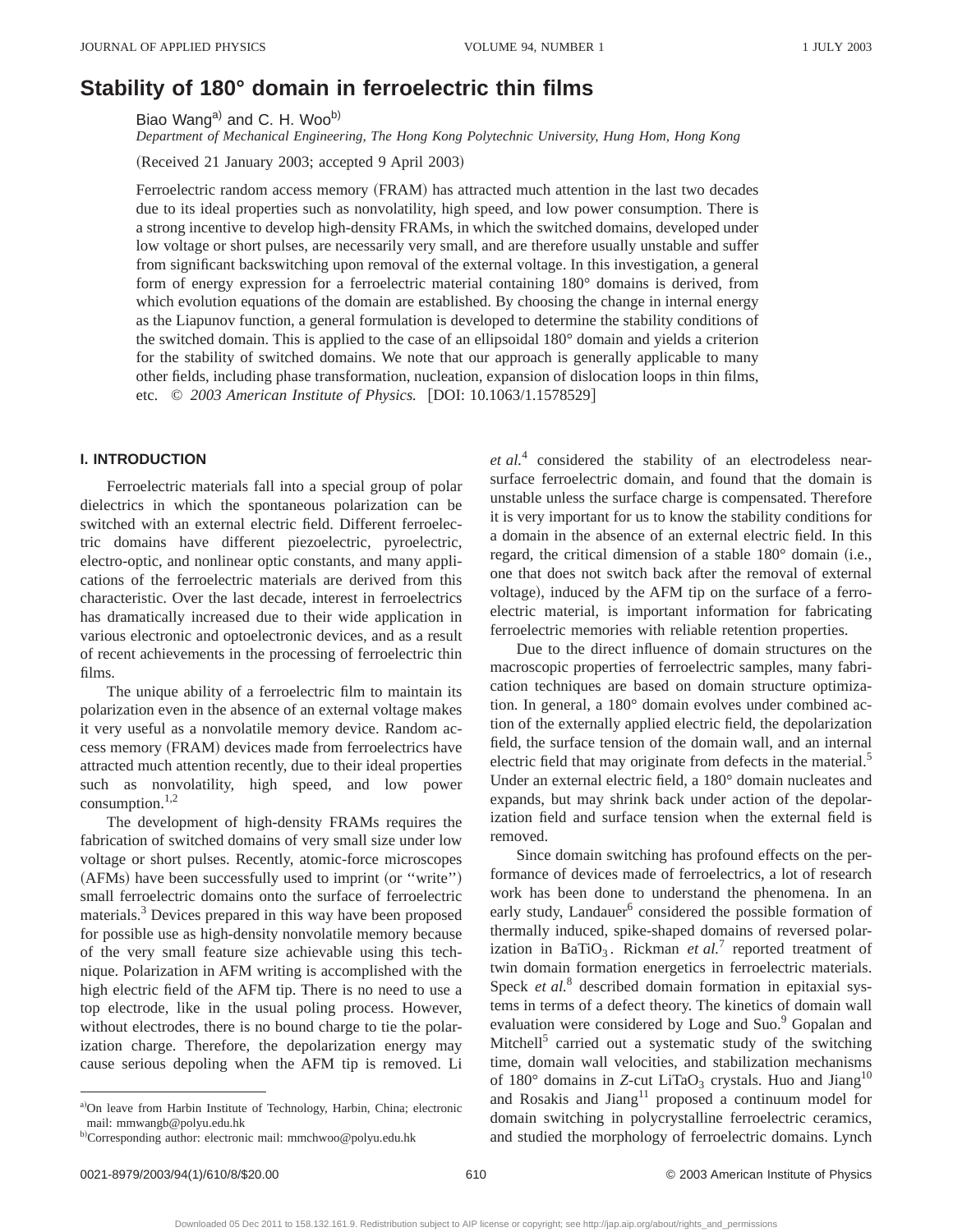

FIG. 1. Schematic of the prolate spheroidal and oblate spheroidal domains.

and co-workers $12$  examined the nonlinear behavior of PLZT based on a domain switching mechanism. Wang and  $Xiao<sup>13</sup>$ investigated the dynamic process of domain switching. Yang *et al.*<sup>14</sup> made a direct optical observation of pinning and bowing of a single 180° ferroelectric domain wall under a uniformly applied electric field using a collection mode nearfield scanning optical microscope. Li and Weng<sup>15</sup> developed a micromechanical theory for the nonlinear behavior of ferroelectrics. Recently, domain switching and the backswitching process have attracted many researchers. For example, Matyjasek<sup>16</sup> studied the depolarization effect in a telluric acid ammonium phosphate crystal using the nematic liquid-crystal decoration technique; Guo *et al.*<sup>17</sup> studied the domain stability of  $(Pb_{0.76}Ca_{0.24})TiO_3$  thin film using piezoresponse microscopy; Gruverman and Tanaka<sup>18</sup> investigated the nanoscale mechanism of retention behavior in  $SrBi<sub>2</sub>Ta<sub>2</sub>O<sub>9</sub>$  (SBT) thin films by piezoresponse scanning force microscopy.

In this article, we intend to establish a general formulation to determine the stability conditions and the stable dimension of a 180° domain in a ferroelectric material to avoid backswitching. An expression for the energy of a ferroelectric material as a function of the domain geometry is first derived. The thermodynamic driving force and the kinetic equations governing the evolution of the domain are then established. Based on the kinetic equations of the domain and using the internal energy change as a Liapunov function, a stability analysis is carried out, and the critical geometry of the domain is determined. Finally, as an example, we consider an ellipsoidal 180° domain in a ferroelectric material. The ranges of its two size parameters for which backswitching will happen are determined.

#### **II. ENERGY EXPRESSION**

Assumed as a near-equilibrium thermodynamic process, the speed of domain evolution can be assumed to be proportional to the energy driving force, i.e., the total free energy reduction rate with respect to the change in domain size. For simplicity, the 180° domain is assumed to be in the form of an oblate or prolate spheroid, the geometry of which is describable in terms of two parameters, *a* and *c*, where  $a = a_1$ 

 $=a_2$  and  $c=a_3$ . For the prolate case,  $a < c$  [Fig. 1(a)], and for the oblate case,  $a > c$  [Fig. 1(b)]. Under an applied electrical field, a 180° domain will nucleate and expand. The driving force for domain evolution is the reduction in free energy in the process, which can be calculated by a surface integral derived by Wang and  $Xiao<sup>13</sup>$  for a general shape. In this connection, the electrostatic energy of a ferroelectric material with a general 180° domain depends on the geometry of the domain. The energy driving force can be derived directly by taking the derivative with respect to each parameter governing the geometry. For example, if the domain is assumed to be an oblate or prolate spheroid, we can obtain the driving force directly by taking the derivatives with respect to shape parameters *a* and *c*.

Since there is no strain involved in the 180° domain, only the electrostatic energy and domain-wall energy enter into our analysis. The ferroelectric material can be modeled as an ordinary dielectric material with spontaneous polarization  $\overline{P}_s$ , whereas inside the 180° domain, the spontaneous polarization is  $-\vec{P}_s$ . This problem can also be considered as two subproblems: $\frac{13}{13}$  one that is related to a uniform dielectric material with spontaneous polarization  $\vec{P}_s$ , and the other related to this dielectric material, with an embedded region with spontaneous polarization  $P^* = -2\overline{P}_s$ , corresponding to the 180° domain.

Consider a dielectric body *V*, containing an inclusion  $\Omega$ with spontaneous polarization  $-2\overline{P}_s$ , subjected to an applied electric field. The total electric field is the sum of  $E_i^0$ and  $E_i$ , where  $E_i^0$  is the electric field applied in the absence of the inclusion, and  $E_i$  is due to the spontaneous polarization prescribed in the inclusion. In the absence of strain, the fundamental work associated with the change in electric field is given by

$$
\delta W^* = \frac{1}{2} E \, \delta D,\tag{1}
$$

where *D* is the electric displacement vector.

Under two different boundary conditions, we can derive the following two different energy expressions for the system.

(1) On boundary *S*, the electric charge is given by  $\rho^0$  $=n_i(D_i^0+D_i)$ , where  $D_i^0$  and  $D_i$  are the electric displacement vectors due to  $\rho^0$  and the inclusion, respectively.

If the internal energy is assumed to be zero when  $\overline{D}$  $= \vec{P}$ ,  $E_i^0 = 0$ , and the uniform ferroelectric polarization charges were neutralized, the electrostatic energy can be written as

$$
W^* = \frac{1}{2} \int \int \int \int [D_i^0 + D_i - P_i^* H(\Omega)] (E_i^0 + E_i) d\nu, \quad (2)
$$

where  $H(\Omega)$  is the Heaviside step function in domain region  $\Omega$ . Since  $D_{i,i}=0$  in *V* and  $n_iD_i=0$ ,  $n_iD_i^0=\rho^0$  on *S*, where  $n_i$ is the inward unit normal vector on the boundary, integration by parts gives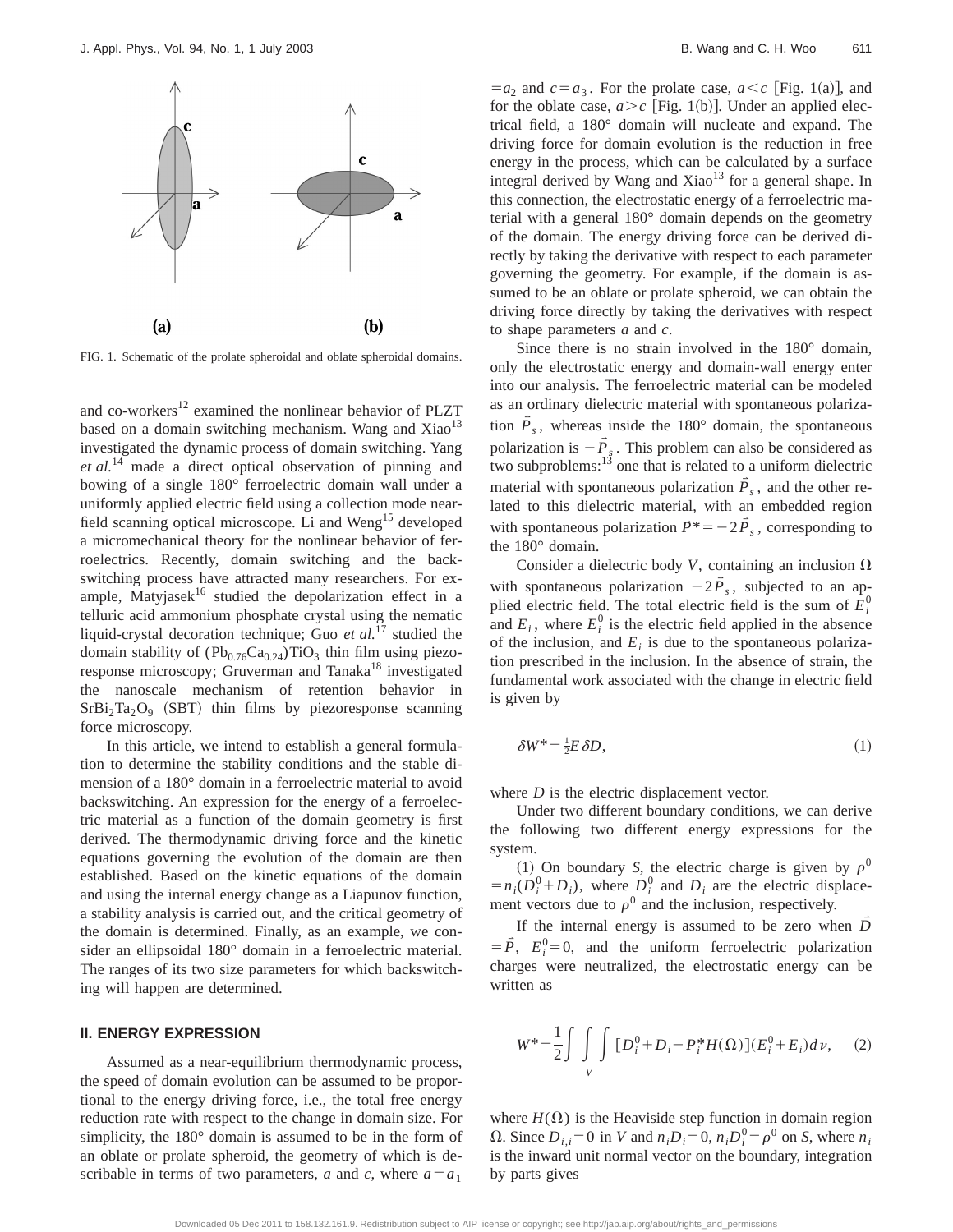$$
\int\int\int\int_{V} D_i(E_i^0 + E_i) d\nu
$$
\n
$$
= \int\int\int\int_{V} \{ [D_i(\Phi^0 + \Phi)]_{,i} - D_{i,i}(\Phi^0 + \Phi)] d\nu
$$
\n
$$
= - \int\int\int_{S} n_i D_i(\Phi^0 + \Phi) d\Phi = 0,
$$
\n(3)

$$
\int\int\int_{V} D_i^0 E_i dv = \int\int\int_{V} \varepsilon_{ij} E_j^0 E_i dv
$$

$$
= \int\int\int_{V} E_i^0 (D_i - P_i) dv
$$

$$
= - \int\int\int_{\Omega} \int_{V} E_i^0 P_i^* dv. \tag{4}
$$

Substitution of Eqs.  $(3)$  and  $(4)$  into Eq.  $(2)$  yields

$$
W^* = \frac{1}{2} \int \int \int \int D_i^0 E_i^0 d\nu - \frac{1}{2} \int \int \int \int P_i^* E_i d\nu
$$

$$
- \int \int \int \int P_i^* E_i^0 \nu.
$$
 (5)

Here the first term is the electrostatic energy due to the electric field applied in the absence of the spontaneous polarization inclusion. The second term is the electrostatic energy due to the depolarization field of the spontaneous polarization, and the third term is the interaction energy of the two electric fields. It is interesting to note that the electrostatic energy is not the sum of the two energies due, respectively, to  $\vec{E}^0$  and  $\vec{P}$ , as stated by Colonnetti's theorem in the counterpart elastic problem. $19,20$  Under constant temperature, the electrostatic energy can be treated as the Helmholtz free energy of the body. One needs to subtract the work done by external charges to derive its Gibbs free energy *G*,

$$
G = W^* - \int\int\limits_{S} \rho^0 (\Phi_0 + \Phi) ds
$$
  
=  $W^* - \int\int\limits_{S} \rho^0 \Phi_0 ds - \int\int\limits_{S} \Phi_{n_i} D_i^0 ds$   
=  $\frac{1}{2} \int\int\int\limits_{V} \int E_i^0 D_i^0 d\nu - \int\int\limits_{S} \rho^0 \Phi_0 ds$   
 $-\frac{1}{2} \int\int\int\limits_{\Omega} \int E_i P_i^* d\nu,$  (6)

where Eqs.  $(4)$  and  $(5)$  were used to derive Eq.  $(6)$ . Without the 180° domain, and assuming that a dielectric body is subjected to  $\rho^0$  alone, the Gibbs free energy is given by

$$
G_0 = \frac{1}{2} \int \int \int \int E_i^0 D_i^0 d\nu - \int \int \int \rho^0 \Phi_0 ds.
$$
 (7)

If spontaneous polarization due to inclusions is introduced in *V*, the Gibbs free energy of the system will increase by

$$
\Delta G = G - G_0 = -\frac{1}{2} \int \int \int \int E_i P_i^* d\nu.
$$
 (8)

One may be puzzled by this surprising result: the change in Gibbs free energy of the system, due to the introduction of inclusions with spontaneous polarization, is just the depolarization energy of the inclusions. There is no interaction between the electric field applied and the spontaneous polarization. In fact, this surprising result is due to the boundary condition we assumed. The electric charges along the boundary remain unchanged when spontaneous polarization inclusions are introduced into the body, which means that the electric charges induced by the inclusions on the boundary have been discharged. Thus, the interaction between the electric field applied and the spontaneous polarization has been eliminated.

It is not easy to fix the electric charge distribution along the boundary during the whole process. The result obtained here in Sec. II suggests that the effect of the electric field applied on domain switching may be eliminated by properly adjusting the boundary conditions. More familiar results can be obtained if the following boundary condition is used instead.

(2) On boundary *S*, the electric potential  $\Phi^0$  is given. One can derive the electrostatic energy using Eq.  $(2)$ . Thus, since  $D_{i,i}=0$ ,  $D_{i,i}^{0}=0$  in *V* and  $\Phi=0$  on *S*, integration by parts gives

$$
\int\int\int\int\int E_i(D_i^0+D_i)dv = -\int\int\int\int\int\left[\Phi(D_i^0+D_i)\right],i dv
$$

$$
= \int\int\int\int n_i(D_i^0+D_i)\Phi ds = 0. \quad (9)
$$

$$
\int\int\int\int E_i^0D_i dv = \int\int\int\int E_i^0(\varepsilon_{ij}E_j + P_i)dv
$$

$$
= \int\int\int\int\int D_i^0E_i dv + \int\int\int\int\int E_i^0 P_i^* dv
$$

$$
= \int\int\int\int\int E_i^0 P_i^* dv.
$$
 (10)

Substitution of Eqs.  $(9)$  and  $(10)$  into Eq.  $(2)$  yields

Downloaded 05 Dec 2011 to 158.132.161.9. Redistribution subject to AIP license or copyright; see http://jap.aip.org/about/rights\_and\_permissions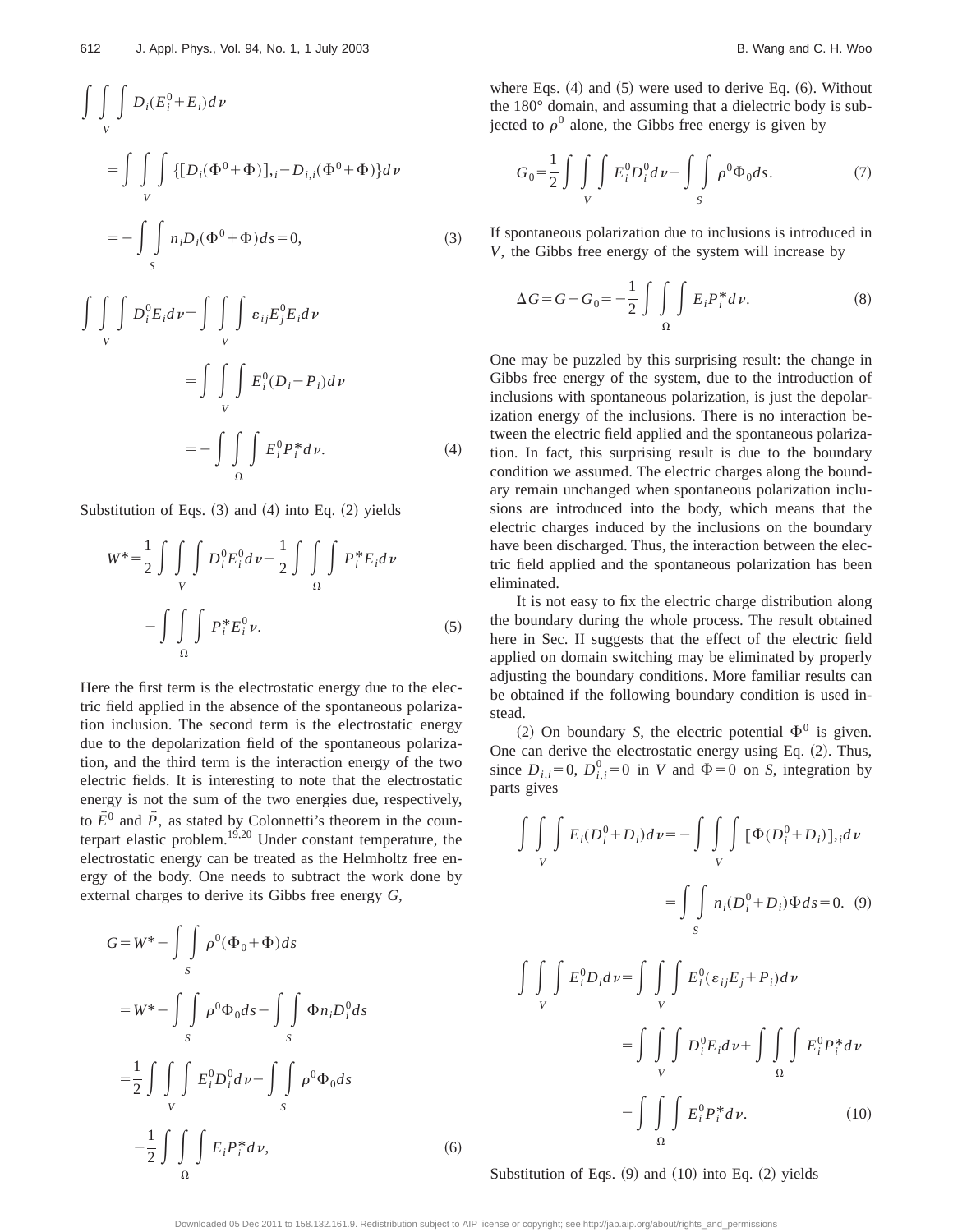$$
W^* = \frac{1}{2} \int \int \int \int [D_i^0 + D_i - P_i^* H(\Omega)] (E_i^0 + E_i) dv
$$
  

$$
= \frac{1}{2} \int \int \int \int D_i^0 E_i^0 dv - \frac{1}{2} \int \int \int E_i P_i^* dv.
$$
 (11)

It is interesting to note that the electrostatic energy here is the sum of two contributions due to  $\rho^0$  and  $P_i^*$ , respectively. The increase in Gibbs free energy can be written as

$$
\Delta G = G - G_0 = -\frac{1}{2} \int \int \int \int E_i P_i^* d\nu
$$

$$
- \int \int \int \int E_i^0 P_i^* d\nu, \qquad (12)
$$

where in deriving Eq.  $(12)$ , we have used Eq.  $(10)$  again.

Equations  $(5)$ ,  $(8)$ ,  $(11)$ , and  $(12)$  are general expressions for the electrostatic energy and the changes in energy associated with the introduction of a different ferroelectric domain in a ferroelectric material under different boundary conditions. It can be seen that only the internal electric field inside the domain is needed to evaluate the energy.

A given electric potential is the most common boundary condition used. In this case, Eq.  $(12)$  gives the free energy change associated with the growth of the domain. In the following, we derive the explicit energy expressions for an ellipsoidal domain. We divide the problem of an 180° domain in a ferroelectric body into two subproblems, as mentioned earlier. For an ordinary dielectric material with uniform spontaneous polarization  $\overline{P}_s$ , the electric field is given by

$$
\vec{E}^0 = \vec{e}^0 - \frac{\vec{P}_s}{\varepsilon},\tag{13}
$$

where  $\vec{e}^0$  is the electric field applied in the dielectric material without spontaneous polarization, which may include internal electric field  $\vec{E}^i$  as follows:

$$
\vec{e}^0 = E_0 \vec{k} + \vec{E}^i,\tag{14}
$$

in which the electric field applied is assumed to be parallel with the *z* axis, whereas the spontaneous polarization is along the opposite direction of the *z* axis. When there is a 180° domain with spontaneous polarization  $-2\overline{P}_s$  in this dielectric material, the electric field inside the ellipsoidal domain is given by  $13$ 

$$
E_3 = -\frac{P_s}{2\pi\varepsilon}I_3, \quad E_1 = E_2 = 0,\tag{15}
$$

where for ellipsoidal domain,  $I_3$  is given by<sup>21</sup>

$$
I_3 = \begin{cases} 4 \pi c a^2 {\log[c/a + \sqrt{(c/a)^2 - 1}]} - \sqrt{c^2 - a^2/c} / (c^2 - a^2)^{3/2} & \text{prolate sphere} \\ 4 \pi / 3 & \text{sphere, } c = a \\ 4 \pi a^2 c [\sqrt{(a/c)^2 - 1} - \arccos(c/a)] / (a^2 - c^2)^{3/2} & \text{oblate sphere.} \end{cases}
$$

$$
3/2 \quad \text{prolate spheroid, } c > a
$$
\n
$$
sphere, \quad c = a
$$
\n
$$
c = a
$$
\n
$$
c < a
$$
\n
$$
sphere, \quad c < a
$$
\n
$$
sphere, \quad c < a
$$
\n
$$
sphere, \quad c < a
$$

Substitution of Eqs.  $(14)$  and  $(15)$  into Eq.  $(12)$  yields

$$
\Delta G = G - G_0
$$
  
=  $-\frac{1}{2} \int \int \int E_i P_i^* d\nu - \int \int \int E_i^0 P_i^* d\nu$   
=  $\frac{4\pi}{3} c a^2 \left[ \frac{P_s^2}{2\pi \varepsilon} I_3 - 2(E_0 + E^i) P_s - \frac{2P_s^2}{\varepsilon} \right],$  (17)

where  $\vec{P}^* = 2P_s\vec{k}$ , and we assume that the internal electric field acts in parallel with the electric field applied. Equation

 $\Gamma(a,c)$ =

sphere, 
$$
c=a
$$
  
\noblate spheroid,  $c < a$ .

 $(17)$  gives only the change in electrostatic energy due to the introduction of an 180° domain. One needs to add the surface energy of the wall as follows:

$$
\Delta T = \frac{4\pi}{3} ca^2 \left[ \frac{P_s^2}{2\pi \varepsilon} I_3 - 2(E_0 + E^i) P_s - \frac{2P_s^2}{\varepsilon} \right]
$$
  
+  $\Gamma(a,c)\sigma$ , (18)

where  $\sigma$  designates the surface energy per unit area of the wall, and  $\Gamma$  is the surface area of an ellipsoidal domain, given by

 $2\pi a \left[ a + \frac{c}{\sqrt{1 - a^2/c^2}} \arcsin(\sqrt{1 - a^2/c^2}) \right],$  prolate spheroid,  $a < c$ 

$$
4\pi a^2,
$$
 sphere,  $a = c$   
\n
$$
2\pi a[a+c/\sqrt{(a/c)^2-1} \log(a/c+\sqrt{(a/c)^2-1})],
$$
 oblate spheroid,  $a>c$ . (19)

Downloaded 05 Dec 2011 to 158.132.161.9. Redistribution subject to AIP license or copyright; see http://jap.aip.org/about/rights\_and\_permissions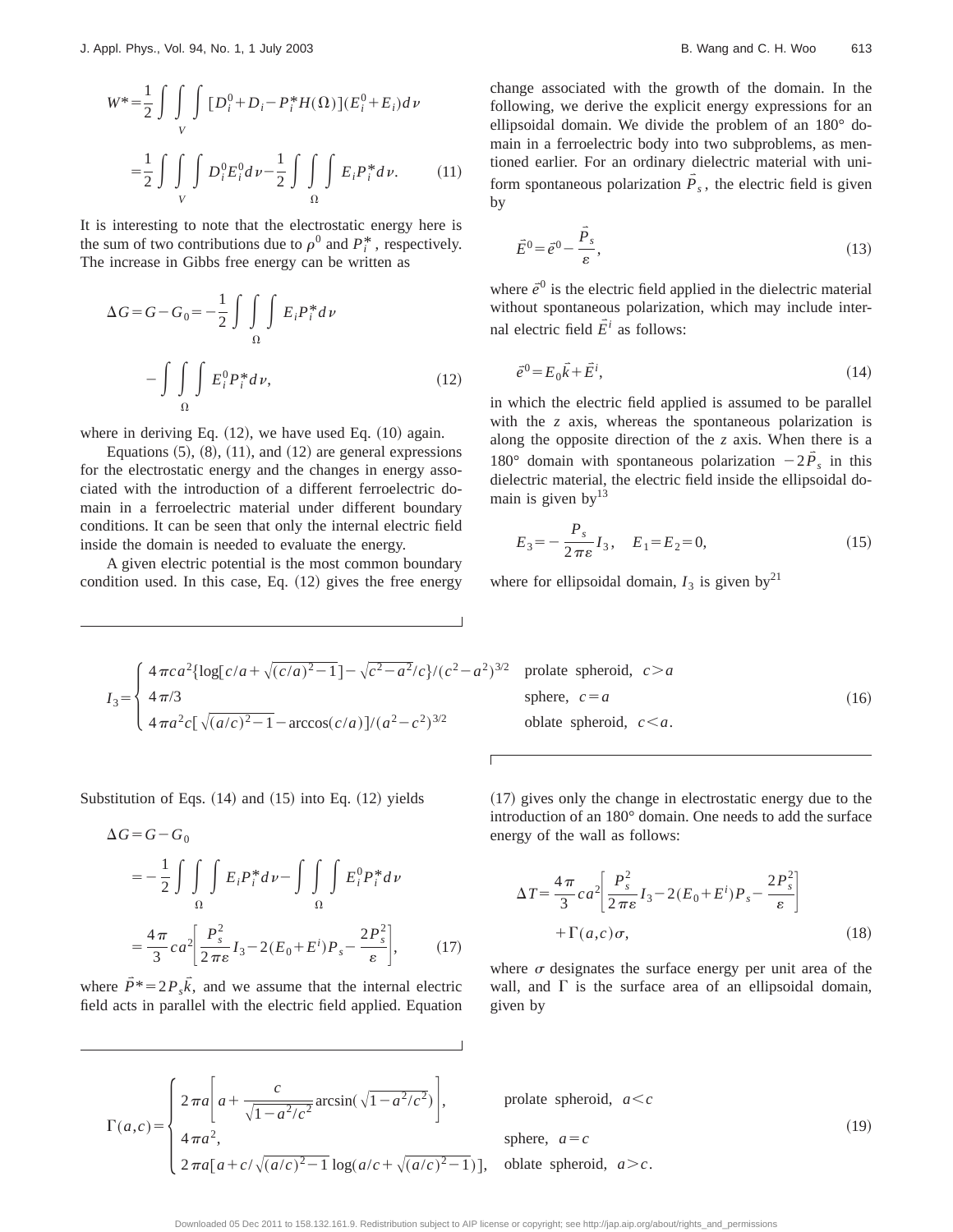

FIG. 2. The free energy as a function of the domain size.

The energy expressions, Eq. (18), derived here can be used to calculate the change in free energy due to the introduction of a ferroelectric domain in a general ferroelectric sample.

We assume that the process is isothermal, so that effects due to a change in entropy can be neglected. Generally speaking, the spontaneous polarization is a decreasing function of the temperature; it approaches zero when the temperature approaches the Curie temperature of the material. Thus the effect of the temperature can be taken into account by substituting the spontaneous polarization as a function of the temperature. In practice, the initial ferroelectric polarization charges on the surface can be neutralized in sufficient time, therefore the third term in the square bracket in Eq.  $(17)$  can be omitted.

For PZT thin film, we can use the following material constants:<sup>4</sup> spontaneous polarization:  $P_s = 30 \mu \text{C/cm}^2$ ; relative dielectric constant:  $\varepsilon_r = 1000$ ; domain wall energy:  $\sigma$  $=4$  mJ/m<sup>2</sup>. If electric field  $E_0$ =120 kV/cm is applied and the internal electric field is assumed to be zero, the change in free energy, Eq.  $(18)$ , is a function of the  $180^{\circ}$  domain dimension  $\{a,c\}$ , as shown in Fig. 2.

It is interesting to note from Fig. 2 that for a given transverse size of the domain once the semiaxis *c* along the symmetric axis is above a critical value, the free energy of the system will decrease. On the other hand, if one fixes the size of the domain along the symmetry axis, the free energy always increases with an increase in the transverse size of the domain. This provides an explanation for the observation that the 180° domain always develops along the direction of applied electric field first, and then sidewise development follows.14

#### **III. KINETIC EQUATIONS OF EVOLUTION**

For a spheroidal domain, two parameters, *a* and *c*, completely describe the geometry of the domain. The rate of evolution of the domain then depends on the driving forces which are the free energy reduction rates accompanying the change of *a* and *c*, i.e.,

$$
f_a = -\frac{\partial(\Delta T)}{\partial a},
$$
  

$$
f_c = -\frac{\partial(\Delta T)}{\partial c}.
$$
 (20)

As discussed by Loge and Suo, $9$  the evolution rate can be reasonably assumed to be proportional to the corresponding driving force,

$$
\frac{dc}{dt} = Mf_c = -M \frac{\partial(\Delta T)}{\partial c},
$$
  

$$
\frac{da}{dt} = Mf_a = -M \frac{\partial(\Delta T)}{\partial a},
$$
 (21)

where *M* is a material constant.

As discussed earlier in Sec. I, investigation on the backswitching process, i.e., shrinking of the switched domains after the removal of the electric field applied, is of both practical and scientific interest. Here, the back-switching process is driven by reduction of the depolarization energy and the domain-wall energy, whereas the internal electric field and the coercive field provide resistance.

Equation  $(21)$  is a system of nonlinear differential equations, which we will not attempt to solve. Instead, our interest is in the conditions of stability of the solution. Knowing that  $(a, c) = (0, 0)$  is a stationary point, we can determine the condition under which backswitching can be avoided if we can find its area of attraction, because all solutions of Eq.  $(21)$  starting in this area will asymptotically approach the stationary point.

Although the Liapunov criterion<sup>22</sup> may be used to determine the stability of a stationary point and an associated area of attraction, there is no guarantee that this area contains all the starting points of solutions that eventually end up in the stationary point. In the following, we will determine the area of attraction using the phase diagram of the solution. We can choose the change in internal energy of the system as a Liapunov function:

$$
L(a,c) = -\frac{1}{2} \int \int \int \int E_i P_i^* d\nu + \Gamma(a,c) \sigma,
$$
 (22)

where the first term comes from Eq.  $(17)$  by setting the electric field applied to zero. It is obvious that  $L(a,c) > 0$  for all  $(a, c) \neq 0$ , and  $L(0, 0) = 0$ . Therefore, the total derivative of the Liapunov function corresponding to Eq.  $(21)$  is

$$
\frac{dL}{dt} = \frac{\partial L}{\partial a} \cdot \frac{da}{dt} + \frac{\partial L}{\partial c} \cdot \frac{\partial c}{\partial t} = M \left( f_a \frac{\partial L}{\partial a} + f_c \frac{\partial L}{\partial c} \right). \tag{23}
$$

The stability condition for the stationary point  $(0, 0)$  can be identified if  $dL/dt$ <0. This can be expressed as

$$
-\left(\frac{\partial L}{\partial a}\right)^2 - \left(\frac{\partial L}{\partial c}\right)^2 + \frac{\partial L}{\partial a} \frac{\partial}{\partial a} \int \int \int_{\Omega} E_i^0 P_i^* d\nu
$$

$$
+ \frac{\partial L}{\partial c} \frac{\partial}{\partial c} \int \int \int_{\Omega} E_i^0 P_i^* d\nu < 0.
$$
 (24)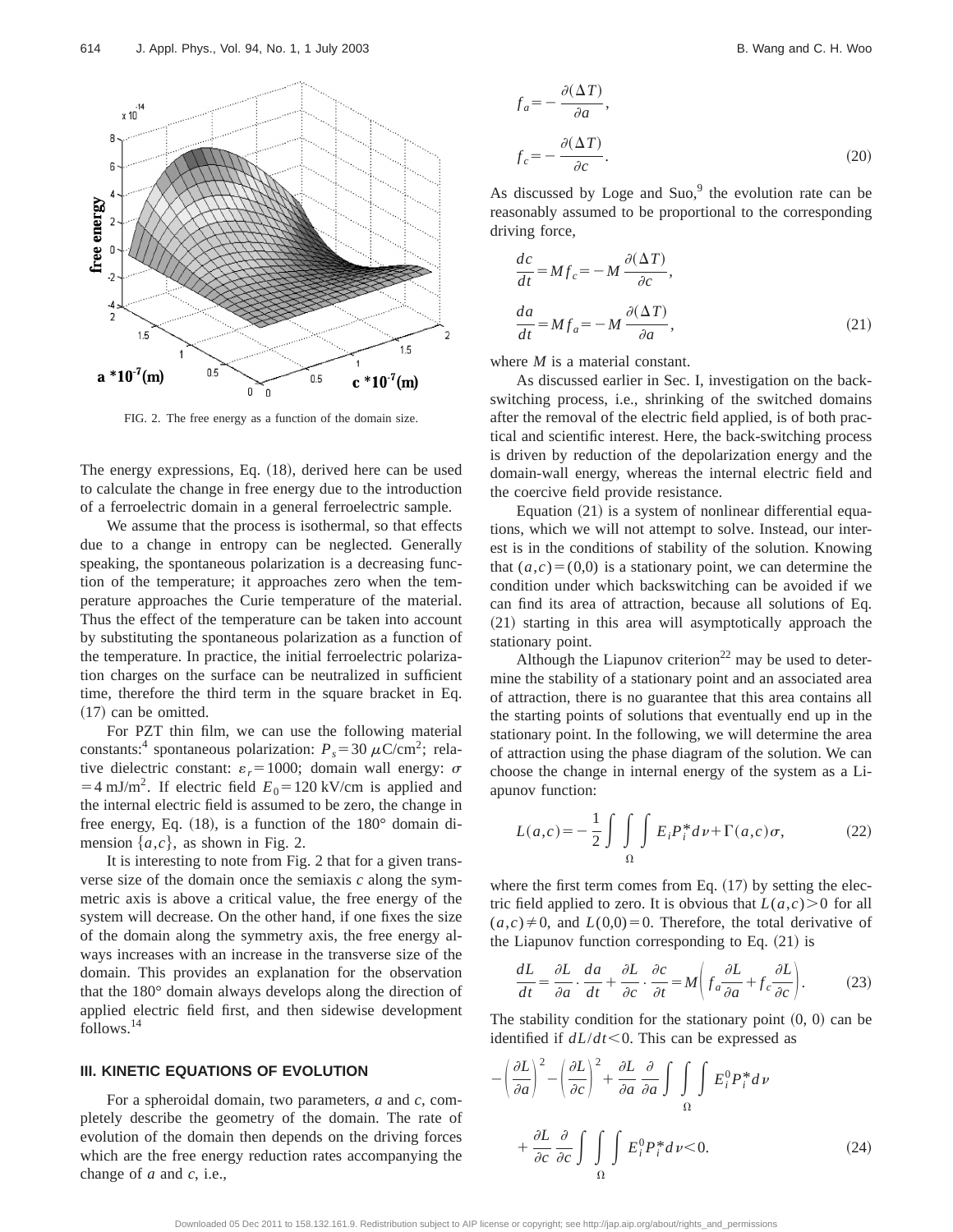For an ellipsoidal domain,

$$
L(a,c) = \frac{4a^2c}{3\varepsilon} P_s^2 I_3(a,c) + \Gamma(a,c)\sigma,
$$
  

$$
\int \int \int E_i^0 P_i^* d\nu = \frac{8\pi}{3} a^2 c (E^0 + E^i) P_s.
$$
 (25)

We set the electric field applied as  $E^0 = 0$ . Taking PZT material as an example, $<sup>1</sup>$  and assuming an internal field of 60</sup> kV/cm, spontaneous polarization is  $P_s = 30 \mu C/cm^2$ ; the relative dielectric constant is  $\varepsilon_r = 1000$ ; the domain wall energy is  $\sigma=4$  mJ/m<sup>2</sup>. For an ellipsoidal domain, Eq. (24) gives, to good approximation, a linear relation between *a* and *c*:

$$
c \le 3.2a + a_0,\tag{26}
$$

where  $a_0$  is about 4 nm. The region given by Eq.  $(26)$  includes the stationary point  $(0, 0)$ . It is obvious that the zero solution is asymptotically stable. Next we need to determine, the area of the origin, which contains all the starting points of solutions that have the origin as a stationary point. If the transverse size *a* of the ellipsoidal domain is much larger than  $a_0$ , the critical aspect ratio approaches a constant, i.e.,

$$
\beta_c = 3.2 + \frac{4 \times 10^{-9}}{a} \approx 3.2. \tag{27}
$$

A generalization of Eq.  $(26)$  can be written as

$$
c = ka + b,\tag{28}
$$

where slope *k* is found to depend on the internal electric field and the spontaneous polarization, and parameter *b* is found to depend mainly on the wall energy.

Noting that *b* is very small, we make the approximation that  $\beta = c/a$  remains constant. Then Eq. (24) can be written as

$$
c \frac{\partial L}{\partial a} \left[ \frac{8}{3 \varepsilon} P_s^2 a I_3(\beta) - \frac{16}{3} \pi a E^i P_s + \sigma \hat{\Gamma}(\beta) \right]
$$
  
+ 
$$
a \frac{\partial L}{\partial c} \left[ \frac{4}{3 \varepsilon} P_s^2 a I_3(\beta) - \frac{8}{3} \pi a E^i P_s + \sigma \hat{\Gamma}(\beta) \right] > 0, \quad (29)
$$

where  $\Gamma(a,c,c) = ac\Gamma(\beta)$ . Since  $\partial L/\partial a > 0$  and  $\partial L/\partial c > 0$ , and numerous numerical calculations have shown that the wall energy contribution is small, Eq.  $(29)$  can be approximated by

$$
\frac{8}{3\varepsilon} P_s^2 a I_3(\beta) - \frac{16}{3} \pi a E^i P_s > 0.
$$
 (30)

Since  $a > 0$ , we have

$$
I_3(\beta) > \frac{2\pi\epsilon E^i}{P_s},\tag{31}
$$

in which we have considered that  $I_3(\beta)$ ,  $\beta = c/a$  is a monotonic decreasing function of the aspect ratio  $(Fig. 3)$ . Substitution of the material constants into Eq.  $(31)$  gives the critical aspect ratio  $\beta_c \approx 3.4$ , which agrees very well with our numerical results.



FIG. 3. Parameter  $I_3(\beta)$  vs the aspect ratio  $\beta = c/a$ .

Since Eq.  $(21)$  is an autonomous equation with a simple attractor at the origin  $(a, c) = (0, 0)$ , it is easy to compute its phase diagram based on

$$
\frac{dc}{da} = \frac{f_c}{f_a}.\tag{32}
$$

From the phase diagram, the region of instability can be determined for PZT material. Any solution that starts from this region will eventually end up in the attractor at the origin, i.e., shrink to zero  $(Fig. 4)$ .

Experimental results of the aspect ratio of stable 180° domains in a bulk ferroelectric body were always found to be much larger than the critical value. For example, Gopalan and Mitchell<sup>5</sup> found that the aspect ratio of dagger shape domains for TGS single crystal is  $13.6 \pm 2.2$ . Woo *et al.*<sup>23</sup> found an aspect ratio of 5:14 for the dagger shape domain in PZT thin film. To quantify the back-switching resistance of the domain, one can replace internal electric field  $E^i$  by co-



FIG. 4. Unstable area of  $180^\circ$  domain (shaded).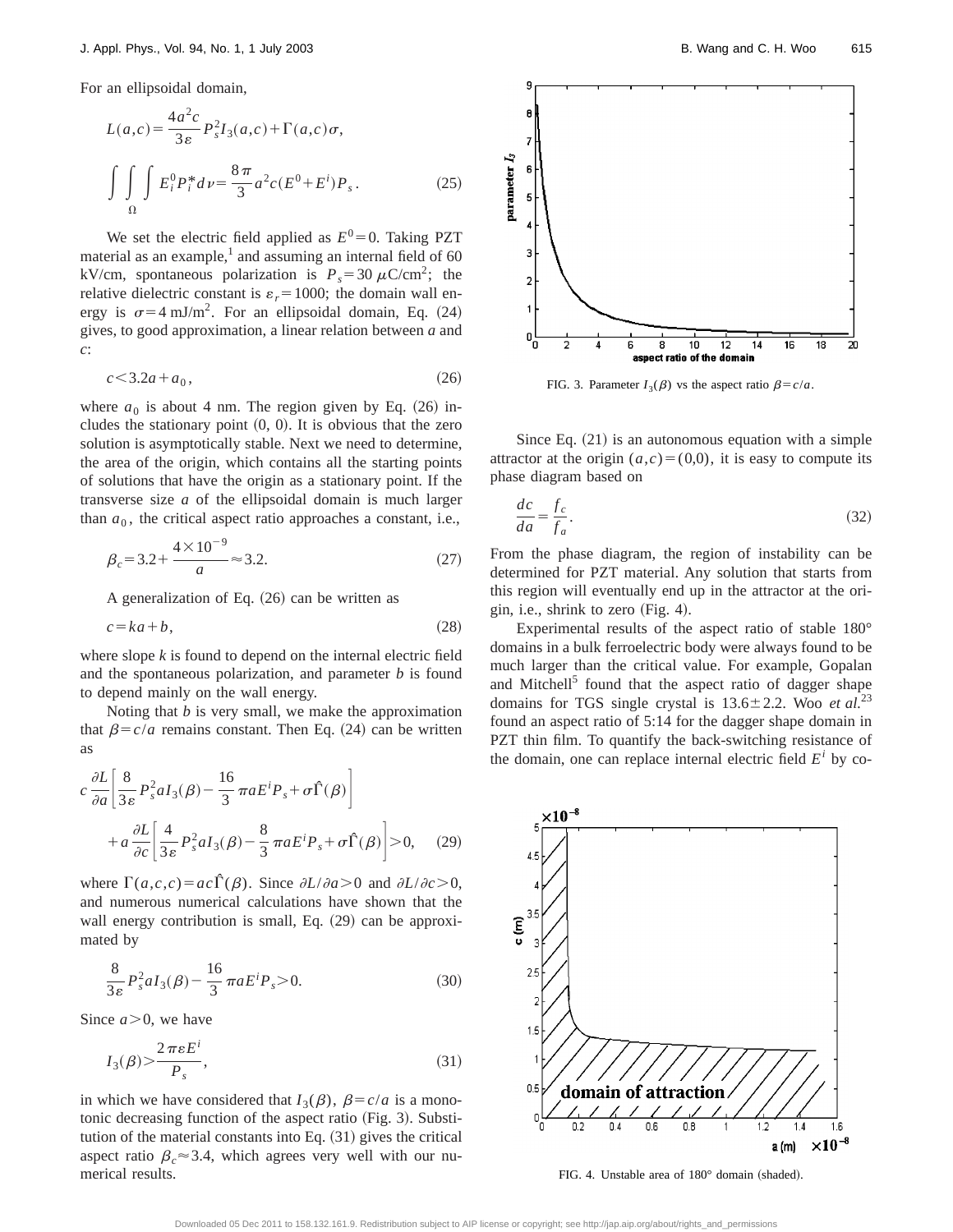

FIG. 5. Critical radius of 180° domain nucleation vs the electric field applied.

ercive field  $E_c$  as Li *et al.*<sup>4</sup> did. However, their stability analysis gave a minimum aspect ratio of a stable domain of the order of 100 for PZT thin film, which is unrealistically too large. It may be worthwhile to redo the stability analysis of the AFM-tip/PZT film/substrate configuration using our formulation.

As a simple example, we consider a spherical domain. We further assume unrealistically that it will expand along the radial direction. In this case, Eq.  $(18)$  becomes

$$
\Delta T = \frac{4\pi}{3} a^3 \left( \frac{2P_s^2}{3\varepsilon} - 2E_0 P_s \right) + 4\pi a^2 \sigma,
$$
\n(33)

and the evolution equation becomes

$$
\frac{da}{dt} = -M \bigg[ 4 \pi a^2 \bigg( \frac{2P_s^2}{3\varepsilon} - 2E_0 P_s \bigg) + 8 \pi a \sigma \bigg].
$$
 (34)

If we define the stationary points  $a<sub>c</sub>$  at which driving force *da*/*dt* is zero, i.e.,

$$
a_{c1} = 0,
$$
  
\n
$$
a_{c2} = \frac{2\sigma}{2E_0 P_s - 2P_s^2/(3\varepsilon)},
$$
\n(35)

it is easy to verify that  $a_{c1} = 0$  is a stable equilibrium point, whereas  $a_{c2}$  is a nonstable stationary point from the sign of the derivative of the right-hand side of Eq.  $(34)$ . That means if the 180° domain size is in the range of  $0 \le a \le a_{c2}$ , it will shrink to zero, if its domain size is in the range of  $a \ge a_{c2}$ will expand to fill the whole sample. Thus  $a_{c2}$  is the critical radius of 180° domain nucleation. The variation of critical radius  $a_c$  versus the electric field applied  $E_0$  for PZT is shown in Fig.  $5.$  Using Eq.  $(35)$ , one can also obtain the condition for the electric field applied or the internal electric field, under which the 180° domains will always shrink,

$$
E_0^c \le \frac{P_s}{3\varepsilon}.\tag{36}
$$

One should bear in mind that the stability analysis for ellipsoidal domain is very different from that for a spherical domain. Even if the starting shape of a domain is spherical, it may not keep its spherical shape during the evolution process. The stability analysis should not be performed under the *a priori* assumption of spherical symmetry. For the expansion process of the 180° domain, the driving force comes from the interaction energy of the electric field applied and spontaneous polarization, whereas the resistance is provided by the depolarization energy, domain wall energy, and coercive field. One can also carry out a stability analysis based on the foregoing formulation to determine the critical dimension of the domain, above which it will expand into the whole sample in an unstable manner.

#### **IV. CONCLUDING REMARKS**

Based on evolution equations, a general formulation for the investigation of the stability of microstructures has been established. If only one parameter *x* is needed to describe the kinetic equation,

$$
\frac{dx}{dt} = f(x),\tag{37}
$$

one can determine its stable point and the associated attraction region by considering its right-hand side. But if more than two parameters are needed to describe the system evolution, one can choose the internal energy change of the system, expressed as a function of the microstructural parameters and environment, as the Liapunov function. The stability properties of the system can then be analyzed readily. As an important application, the method is used to determine the critical dimensions in which switched domains in ferroelectric materials will switch back upon removal of external voltage. Besides the obvious scientific interest, such a theory can be used to provide the necessary guidance for the production of stable switched domains. This is especially important for the fabrication of ferroelectric memory devices. Although the analysis has focused on an ellipsoidal domain in a bulk ferroelectric material in which an explicit expression for the depolarization energy can be derived, it can be extended to cases of more complicated geometry, in which the depolarization field and energy may be evaluated numerically. The effect of the temperature can also be taken into account through the temperature-dependent spontaneous polarization. In this analysis, we assumed the driving force for shrinkage of the domain is the depolarization energy and the domain-wall energy, and that resistance is provided by the internal electric field. However, the reversal of polarization would necessitate domain-wall motion, which is a dissipative process commonly characterized by a coercive field. Thus one can also replace or add the resistant terms by the coercive field in the energy expressions. Furthermore, the analysis is sufficiently general that it can be extended to many similar phenomena, such as phase transformation, dislocation loop nucleation, expansion, etc.

#### **ACKNOWLEDGMENT**

This project was supported by grants from the Research Grants Council of the Hong Kong Special Administrative Region (Grant Nos. PolyU 5152/00E and 5146/99E), the Na